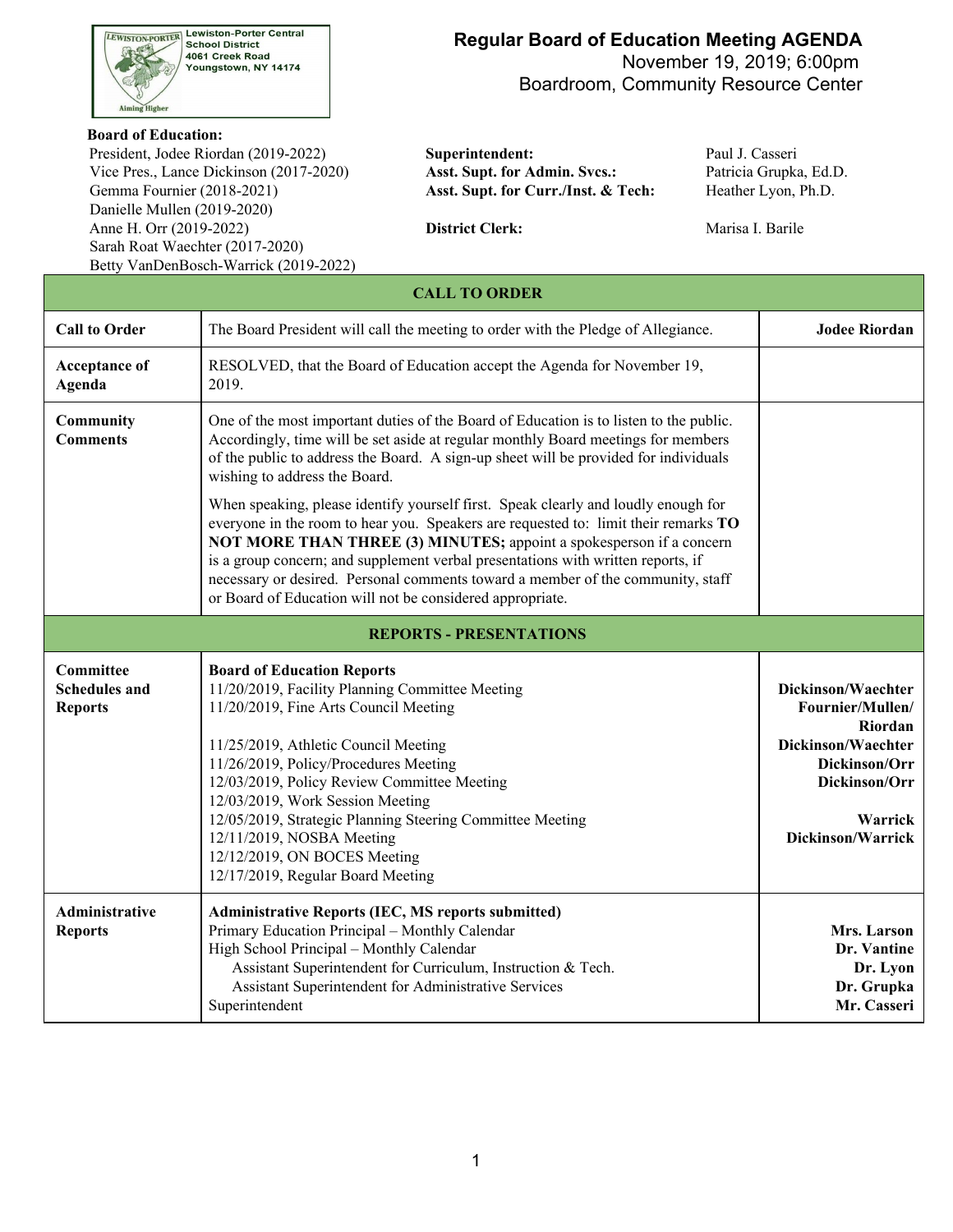

**RECOGNITIONS**

| Recognition                            | <b>Fall Sports</b>                                                                                                         |                                                                              |
|----------------------------------------|----------------------------------------------------------------------------------------------------------------------------|------------------------------------------------------------------------------|
|                                        | <b>School Related Professional Recognition (LPAP, LPUEE, CSEA)</b>                                                         |                                                                              |
|                                        | Alumni Mini Grant Winners;<br>Angela VanEgmond, Grade 1, Speaking with Confidence, \$100.00                                |                                                                              |
|                                        | Kelly Milleville & Claudine Carlo, Grade 1, Math-letes (Mathematics in Action),<br>\$260.00                                |                                                                              |
|                                        | Suzanne Hedemann, Grade 2, Adaptive Seating, \$437.00                                                                      |                                                                              |
|                                        | Michelle Broughman, Grade Reading 3 - 5, Flexible Seating, \$380.00                                                        |                                                                              |
|                                        | Jill Jaraszewski, Karen Yager, MaryEllen Aureli and Michelle Zachary<br>Grade 4 - 5, Let it Go, Let it Go (play), \$300.00 |                                                                              |
|                                        | John Mango, Michelle Ellis, Amy Carrasquillo, Grade Language 9 - 12,<br>Legends of Hispanic & World Heritage, \$500.00     |                                                                              |
|                                        | Michelle Hinchliffe, Jennifer Wannamaker, Grade Science 9 - 12,<br>Science Olympiad, \$500.00                              |                                                                              |
|                                        | Ashley Dreher, Grade Spec. Ed. 9 - 12, Theater of Youth and Museum Field Trips,<br>\$491.00                                |                                                                              |
|                                        | Colleen Glor, Grade 9 - 12, Non-Standard Equipment (color printer),<br>\$410.00                                            |                                                                              |
|                                        |                                                                                                                            |                                                                              |
|                                        | <b>BOARD OF EDUCATION INFORMATION</b>                                                                                      |                                                                              |
| <b>Board Member</b><br><b>Comments</b> |                                                                                                                            | <b>S.Waechter</b><br><b>B.</b> Warrick<br>G. Fournier<br>A. Orr<br>D. Mullen |
|                                        |                                                                                                                            | L.Dickinson<br>J. Riordan                                                    |
| <b>Recess</b>                          | A short recess will be taken to recognize the accomplishments of the students and<br>staff.                                |                                                                              |
| Presentation                           | <b>Elementary Data Presentation</b>                                                                                        | Dr. Lyon                                                                     |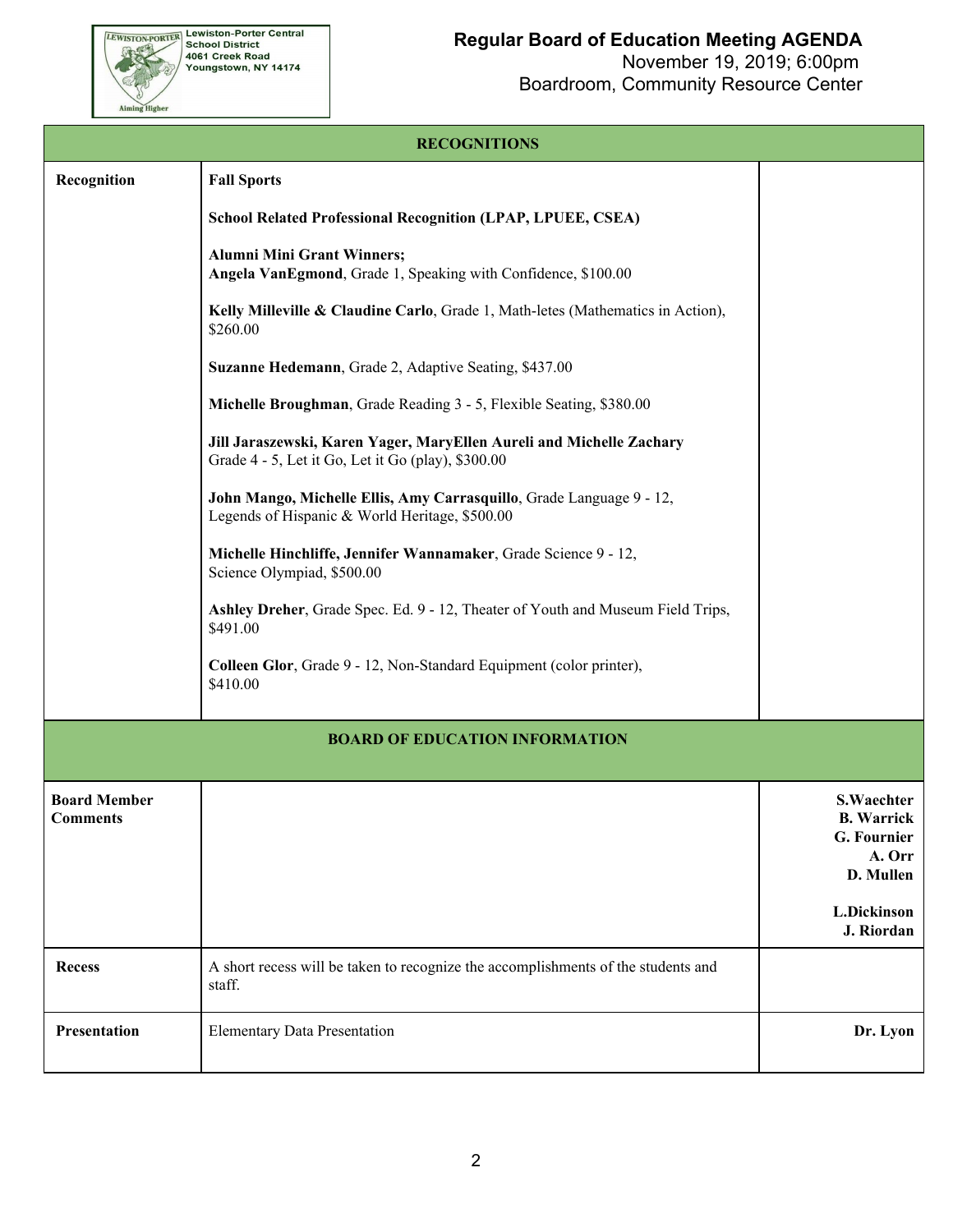**EWISTON-PORTER Lewiston-Porter Central**<br>School District<br>4061 Creek Road<br>Youngstown, NY 14174

Aiming Higher

## **Regular Board of Education Meeting AGENDA**

| <b>DISTRICT OPERATIONS</b>                                           |                                                                                                                                                                                                                                                                                                                                                                                                                                                                                                                                                                                                                                                                                                                                                                                                                                                                                                                     |                                      |  |  |  |  |
|----------------------------------------------------------------------|---------------------------------------------------------------------------------------------------------------------------------------------------------------------------------------------------------------------------------------------------------------------------------------------------------------------------------------------------------------------------------------------------------------------------------------------------------------------------------------------------------------------------------------------------------------------------------------------------------------------------------------------------------------------------------------------------------------------------------------------------------------------------------------------------------------------------------------------------------------------------------------------------------------------|--------------------------------------|--|--|--|--|
| <b>Minutes</b>                                                       | <b>RESOLVED</b> , that the Board of Education approve the Minutes from the October 15,<br>2019 Regular Board Meeting, as submitted by the District Clerk.                                                                                                                                                                                                                                                                                                                                                                                                                                                                                                                                                                                                                                                                                                                                                           | $M-1$                                |  |  |  |  |
| <b>Minutes</b>                                                       | RESOLVED, that the Board of Education approve the Minutes from the November<br>5, 2019 Regular/Work Session Meeting, as submitted by the District Clerk.                                                                                                                                                                                                                                                                                                                                                                                                                                                                                                                                                                                                                                                                                                                                                            | $M-2$                                |  |  |  |  |
| <b>Consent Agenda for</b><br><b>Financial Operations</b>             | <b>RESOLVED</b> , that the Board of Education approve the following, Items NF-1<br>through NF-4, in the financial consent agenda as submitted by the Administration:<br><b>Budget Status Reports</b><br><b>Treasurer's Report</b><br><b>Claims</b><br><b>Transfer History</b>                                                                                                                                                                                                                                                                                                                                                                                                                                                                                                                                                                                                                                       | $NF-1$<br>$NF-2$<br>$NF-3$<br>$NF-4$ |  |  |  |  |
|                                                                      | <b>OLD BUSINESS</b>                                                                                                                                                                                                                                                                                                                                                                                                                                                                                                                                                                                                                                                                                                                                                                                                                                                                                                 |                                      |  |  |  |  |
|                                                                      |                                                                                                                                                                                                                                                                                                                                                                                                                                                                                                                                                                                                                                                                                                                                                                                                                                                                                                                     |                                      |  |  |  |  |
|                                                                      | <b>NEW BUSINESS - ADMINISTRATION</b>                                                                                                                                                                                                                                                                                                                                                                                                                                                                                                                                                                                                                                                                                                                                                                                                                                                                                |                                      |  |  |  |  |
| <b>Policy Revision</b><br>Acceptance of the<br><b>First Reading</b>  | RESOLVED, at the first reading, that the Lewiston-Porter Board of Education<br>Accept the following policies;<br>Policy Section 6000, Certified Personnel, Support Staff 6210-6310;<br>Policy 6210, Certified Personnel<br>Policy 6211, Employment of Relatives of Board of Education Members<br>Policy 6212, Certification and Qualifications<br>Policy 6213, Incidental Teaching<br>Policy 6214, Probation and Tenure<br>Policy 6215, Disciplining of a Tenured Teacher or Certified Personnel<br>Policy 6216, Professional Staff: Separation<br><b>Policy 6220, Temporary Personnel</b><br><b>Policy 6310, Supplementary School Personnel</b><br>New Policy 7440, Student Voter Registration and Pre-Registration                                                                                                                                                                                                | $NA-1$                               |  |  |  |  |
| <b>Policy Revision</b><br>Acceptance of the<br><b>Second Reading</b> | RESOLVED, at the second reading, that the Lewiston-Porter Board of Education<br>accept the following policies;<br>Policy Section 6000, Personnel 6110-6180;<br>Policy 6110, Code of Ethics for Board Members and All District Personnel<br><b>Policy 6111, Testing Misconduct and Mandatory Reporting Requirements</b><br><b>Policy 6120, Equal Employment Opportunity</b><br>Policy 6121, Sexual Harassment in the Workplace<br><b>Policy 6130, Evaluation of Personnel</b><br><b>Policy 6140, Employee Medical Examinations</b><br>Policy 6150, Alcohol, Tobacco, Drugs and Other Substances (Staff)<br>Policy 6151, Drug-Free Workplace<br><b>Policy 6160, Professional Growth/Staff Development Programs</b><br>Policy 6161, Conference/Travel Expense Reimbursement<br>Policy 6170, Safety of Students (Fingerprinting Clearance of New Hires)<br><b>Policy 6180, Staff-Student Relations (Fraternization)</b> | $NA-2$                               |  |  |  |  |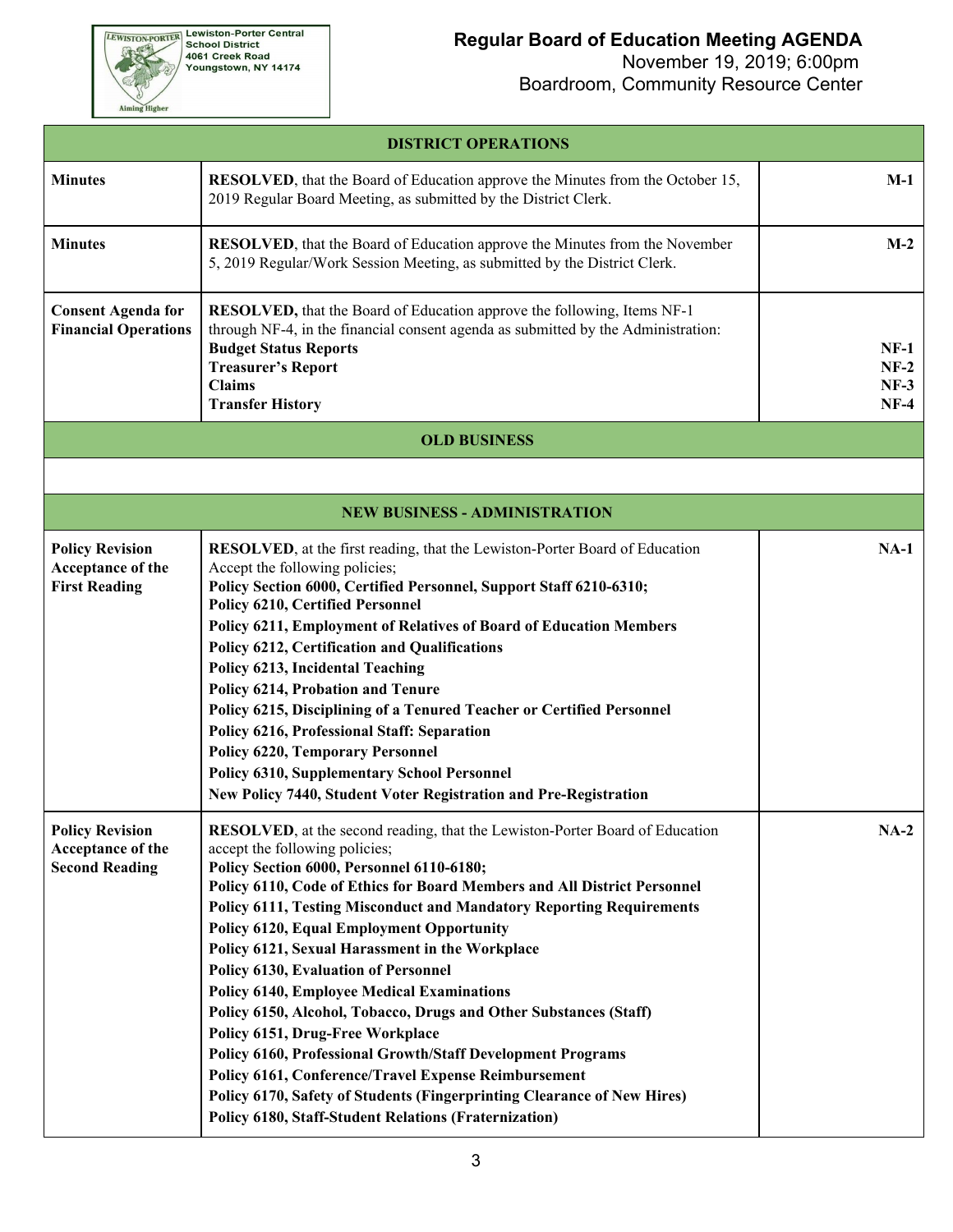

| <b>Policy Deletion</b><br>Acceptance of the<br><b>Second Reading</b>                                                                       | RESOLVED, at the second reading, that the Lewiston-Porter Board of Education<br>Accept the following policy;<br><b>Policy 6171 Safe Mentoring Act</b>                                                                                                                                                                                                                                                                                                                                                                                                               | $NA-3$ |  |  |  |  |  |
|--------------------------------------------------------------------------------------------------------------------------------------------|---------------------------------------------------------------------------------------------------------------------------------------------------------------------------------------------------------------------------------------------------------------------------------------------------------------------------------------------------------------------------------------------------------------------------------------------------------------------------------------------------------------------------------------------------------------------|--------|--|--|--|--|--|
| Approval of the<br><b>Niagara County</b><br><b>Sheriff - Office of</b><br><b>School Violence and</b><br><b>Prevention Program</b><br>Grant | Resolved, upon the recommendation of the Assistant Superintendent for<br>Administrative Services, that the Board of Education approve the Niagara County<br>Sheriff's Office School Violence and Prevention Program Grant for the purchase of<br>one Raptor Visitor Management System and one year of training and support for a<br>cost of \$1725.00.                                                                                                                                                                                                              | $NA-4$ |  |  |  |  |  |
| <b>Approval of Change</b><br><b>Orders</b>                                                                                                 | <b>RESOLVED</b> , upon the recommendation of the Assistant Superintendent for<br>Administrative Services that the Board of Education approve the following<br>change orders;<br>Phase 2<br><b>Primary Education Center</b><br>Change # E-22 Frey Electric - \$1790.00 - Install circuitry to new exhaust fan<br>at Room R-4A<br>Change $\# G$ -12 - \$1,849.30 – additional material for ceiling work at end of<br>corridors to accommodate mechanical units<br><b>High School</b><br>Change $# M-12$ Hoot - \$710.21 – relocate temperature sensors at HS room 304 | $NA-5$ |  |  |  |  |  |
| <b>PUPIL PERSONNEL</b>                                                                                                                     |                                                                                                                                                                                                                                                                                                                                                                                                                                                                                                                                                                     |        |  |  |  |  |  |
| <b>Recommendations</b><br>for CSE Placement<br>and Amendments                                                                              | RESOLVED, upon the recommendation of the Superintendent of Schools, that the<br>Board of Education accept the recommendations and amendments of the Committee<br>on Special Education for the September 26, 2019, October 2, 3, 7, 9, 11, 15, 16, 17,<br>18, 21, 22, 23, 2019 and November 4, 5, 6, 7, 2019 for the 2019-20 school year, and<br>approve the authorization of funds to implement the special education programs and<br>services consistent with such recommendations.                                                                                | $NP-1$ |  |  |  |  |  |
| <b>Recommendations</b><br>for CPSE Placement<br>and Amendments                                                                             | RESOLVED, upon the recommendation of the Superintendent of Schools, that the<br>Board of Education accept the recommendations and amendments of the Committee<br>on Preschool Special Education for the October 30, 2019 and November 4, 5, 2019<br>meeting for the 2019-20 school year, and approve the authorization of funds to<br>implement the special education programs and services consistent with such<br>recommendations.                                                                                                                                | $NP-2$ |  |  |  |  |  |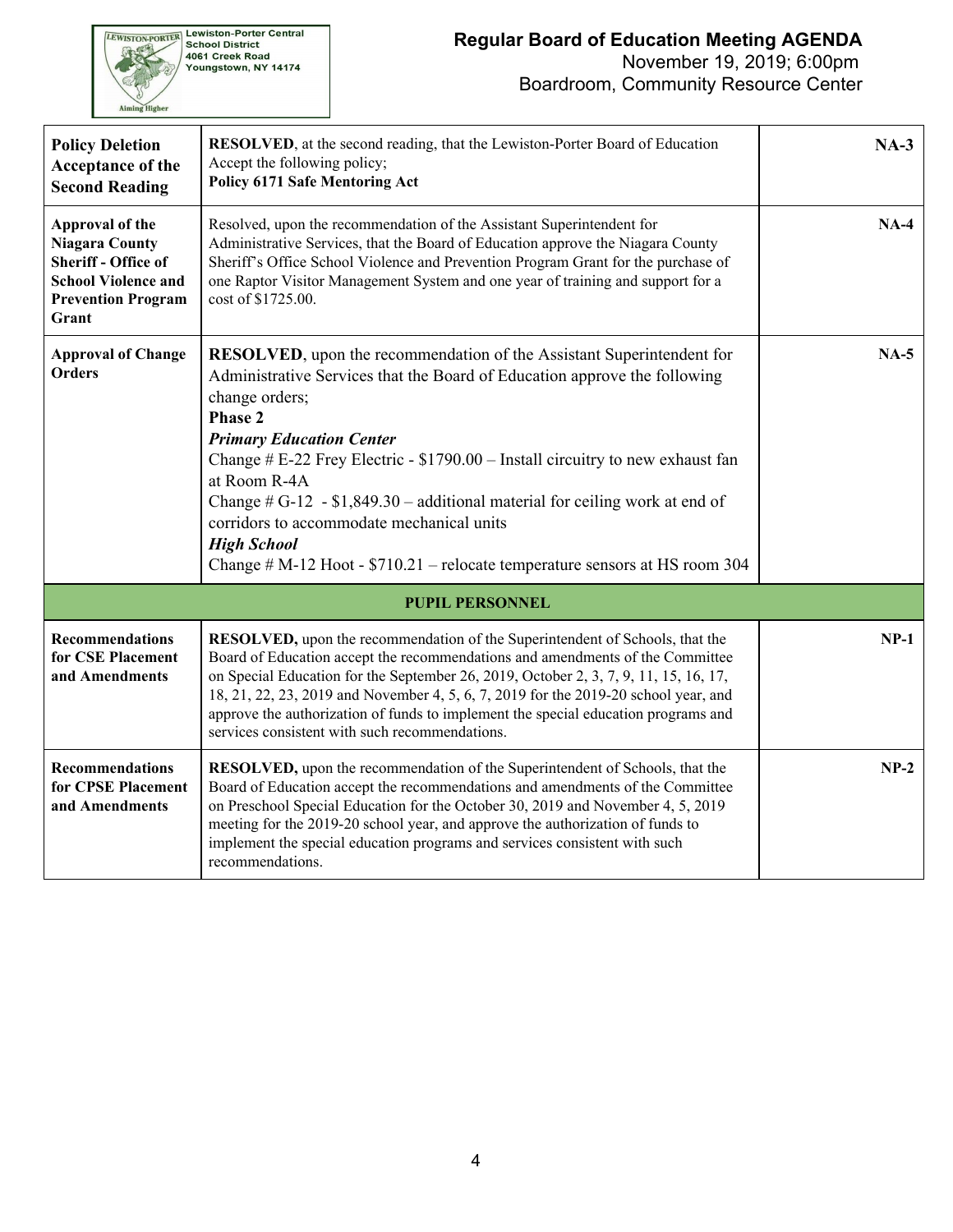**EEWISTON-PORTER Lewiston-Porter Central**<br>School District<br>4061 Creek Road<br>Youngstown, NY 14174

Aiming Higher

# **Regular Board of Education Meeting AGENDA**

November 19, 2019; 6:00pm

Boardroom, Community Resource Center

|                                       |                                                                                                                                                                                          |                                    | PERSONNEL - CONSENT AGENDA         |               |                           |              |             |
|---------------------------------------|------------------------------------------------------------------------------------------------------------------------------------------------------------------------------------------|------------------------------------|------------------------------------|---------------|---------------------------|--------------|-------------|
| Resignations/<br><b>Rescissions -</b> | <b>RESOLVED</b> , upon the recommendation of the Superintendent of Schools, that the<br>Board of Education accept the consent agenda for resignations/rescissions.                       |                                    |                                    |               |                           |              |             |
|                                       | Name                                                                                                                                                                                     | Date                               | <b>Position</b>                    | Reason        |                           |              |             |
| <b>Non-Instructional</b>              | Kim Ferry                                                                                                                                                                                | 10/18/19                           | Custodian                          |               | Retirement                |              | <b>PRNI</b> |
|                                       | *Robert Thomas                                                                                                                                                                           | 12/30/19                           | General<br>Repairperson            |               | Retirement                |              |             |
|                                       | *Revised retirement date                                                                                                                                                                 |                                    |                                    |               |                           |              |             |
| Leaves -                              | RESOLVED, upon the recommendation of the Superintendent of Schools, that the<br>Board of Education accept the consent agenda for unpaid leaves of Absence.                               |                                    |                                    |               |                           |              |             |
|                                       | <b>Name</b>                                                                                                                                                                              | Date                               | <b>Position</b>                    | <b>Reason</b> |                           |              | <b>PLNI</b> |
| <b>Non-Instructional</b>              | Tara McLellan                                                                                                                                                                            | $10/28 - 11/1$                     | Teacher Aide                       | Personal      |                           |              |             |
| Appointments -<br><b>Annual</b>       | <b>RESOLVED</b> , upon the recommendation of the Superintendent of Schools, that the<br>Board of Education accept the consent agenda for the following 2019-2020 annual<br>appointments. |                                    |                                    |               |                           |              | <b>PAA</b>  |
|                                       | <b>Name</b>                                                                                                                                                                              | Appointment                        |                                    |               | Stipend/<br><b>Salary</b> |              |             |
|                                       | <b>Stefanie Bond</b>                                                                                                                                                                     | MS After School Assistance Program | \$23.62 hrly                       |               |                           |              |             |
|                                       | Cody Kaminska                                                                                                                                                                            |                                    | MS After School Assistance Program |               |                           | \$23.62 hrly |             |
|                                       | Laura<br>Kimoto-DiBacco                                                                                                                                                                  |                                    | MS After School Assistance Program |               |                           | \$23.62 hrly |             |
|                                       | Danielle Kudela                                                                                                                                                                          |                                    | MS After School Assistance Program |               | \$23.62 hrly              |              |             |
|                                       | Cathy Loncar                                                                                                                                                                             |                                    | MS After School Assistance Program |               | \$23.62 hrly              |              |             |
|                                       |                                                                                                                                                                                          |                                    |                                    |               |                           |              |             |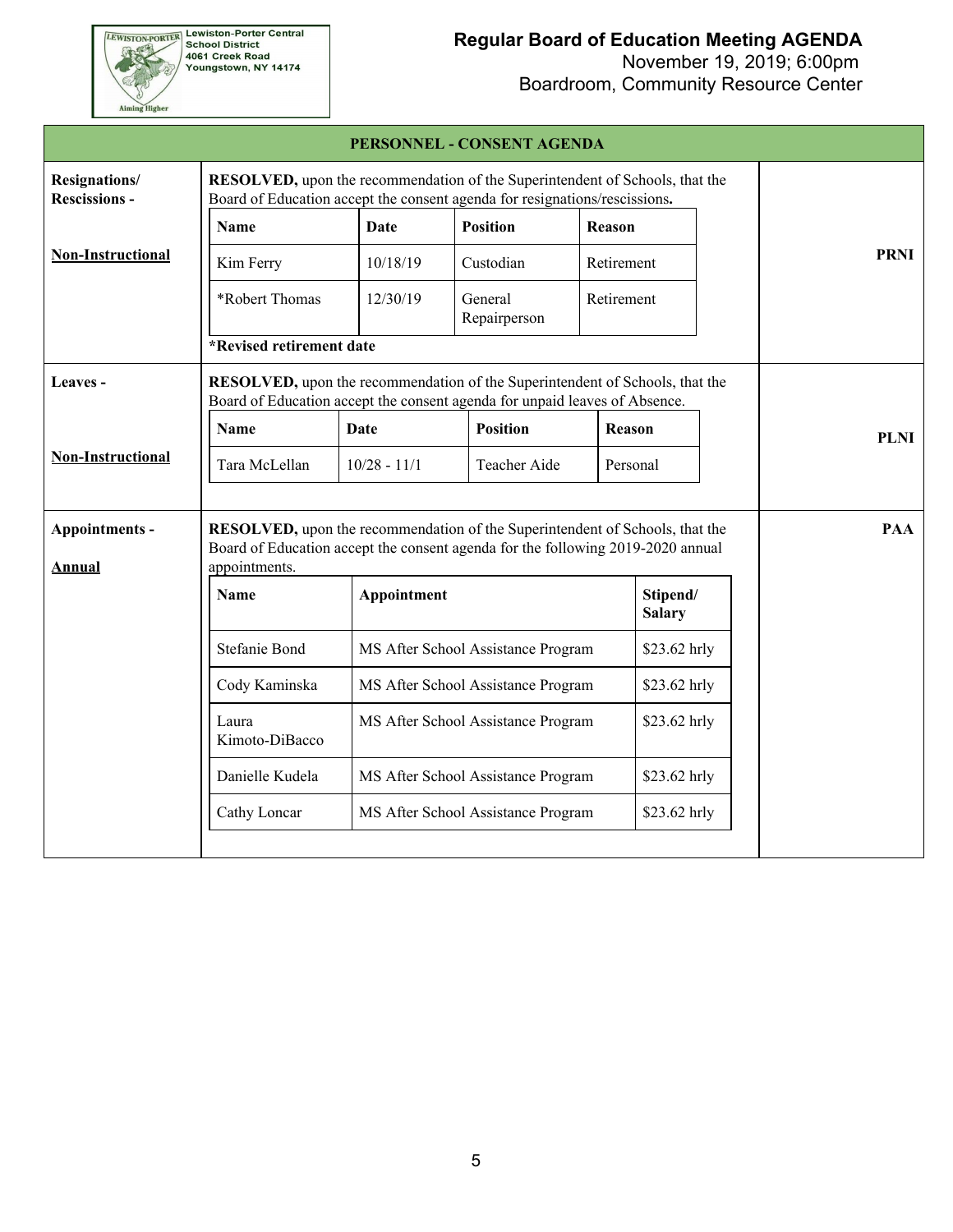| <b>TSTON-PORT</b> | <b>Lewiston-Porter Central</b><br><b>School District</b><br>4061 Creek Road<br>Youngstown, NY 14174 |
|-------------------|-----------------------------------------------------------------------------------------------------|
|                   |                                                                                                     |

### **Regular Board of Education Meeting AGENDA**

| Appointments -                        | shall not be eligible for tenure at that time. |               | <b>RESOLVED</b> , upon the recommendation of the Superintendent of Schools, that the<br>Board of Education accept the consent agenda for Instructional and Long-Term<br>appointments. The probationary expiration date is tentative and conditional only<br>(unless extended in accordance with the law). Except to the extent required by the<br>applicable provisions of Section 3012 of the Education Law. In order to be granted<br>tenure the principal/teacher must receive composite or overall annual professional<br>performance review ratings pursuant to Section 3012-c and/or 3012-d of the<br>Education Law of either effective or highly effective in at least three (3) of the four<br>(4) preceding years, and if the principal/teacher receives an ineffective<br>composite or overall rating in the final year of the probationary period the teacher |                    |  |             |
|---------------------------------------|------------------------------------------------|---------------|--------------------------------------------------------------------------------------------------------------------------------------------------------------------------------------------------------------------------------------------------------------------------------------------------------------------------------------------------------------------------------------------------------------------------------------------------------------------------------------------------------------------------------------------------------------------------------------------------------------------------------------------------------------------------------------------------------------------------------------------------------------------------------------------------------------------------------------------------------------------------|--------------------|--|-------------|
|                                       | Name:                                          | James Benz    |                                                                                                                                                                                                                                                                                                                                                                                                                                                                                                                                                                                                                                                                                                                                                                                                                                                                          |                    |  |             |
|                                       | <b>Placement:</b>                              | Middle School |                                                                                                                                                                                                                                                                                                                                                                                                                                                                                                                                                                                                                                                                                                                                                                                                                                                                          |                    |  | <b>PALT</b> |
| <b>Long-Term</b><br><b>Substitute</b> | <b>Position:</b>                               |               | Long-term Art Substitute (K.Zimmerman)                                                                                                                                                                                                                                                                                                                                                                                                                                                                                                                                                                                                                                                                                                                                                                                                                                   |                    |  |             |
|                                       | <b>Effective:</b>                              | 11/12/19      |                                                                                                                                                                                                                                                                                                                                                                                                                                                                                                                                                                                                                                                                                                                                                                                                                                                                          |                    |  |             |
|                                       | <b>Certification:</b>                          | Art           |                                                                                                                                                                                                                                                                                                                                                                                                                                                                                                                                                                                                                                                                                                                                                                                                                                                                          |                    |  |             |
|                                       | Degree:                                        | Masters       |                                                                                                                                                                                                                                                                                                                                                                                                                                                                                                                                                                                                                                                                                                                                                                                                                                                                          |                    |  |             |
|                                       | Step:                                          | 1             |                                                                                                                                                                                                                                                                                                                                                                                                                                                                                                                                                                                                                                                                                                                                                                                                                                                                          |                    |  |             |
|                                       | Salary:                                        |               | Daily Rate of \$100.00. After 40 days \$44,079,<br>pro-rata retro to the effective date of 11/12/19.                                                                                                                                                                                                                                                                                                                                                                                                                                                                                                                                                                                                                                                                                                                                                                     |                    |  |             |
| Appointments -                        |                                                |               | RESOLVED, upon the recommendation of the Superintendent of Schools, that the<br>Board of Education accept the consent agenda for Non-Instructional appointments.                                                                                                                                                                                                                                                                                                                                                                                                                                                                                                                                                                                                                                                                                                         |                    |  |             |
| <b>Non-Instructional</b>              | <b>Name</b>                                    | Date          | <b>Position</b>                                                                                                                                                                                                                                                                                                                                                                                                                                                                                                                                                                                                                                                                                                                                                                                                                                                          | <b>Hrly Salary</b> |  | <b>PANI</b> |
|                                       | Derek Tracy                                    | 10/15/19      | Prob Lifeguard                                                                                                                                                                                                                                                                                                                                                                                                                                                                                                                                                                                                                                                                                                                                                                                                                                                           | \$12.00            |  |             |
|                                       | <b>Grey Douglas</b>                            | 10/28/19      | Prob Cleaner                                                                                                                                                                                                                                                                                                                                                                                                                                                                                                                                                                                                                                                                                                                                                                                                                                                             | \$12.50            |  |             |
|                                       | Mary Wood                                      | 10/28/19      | Prob Cleaner                                                                                                                                                                                                                                                                                                                                                                                                                                                                                                                                                                                                                                                                                                                                                                                                                                                             | \$12.50            |  |             |
|                                       | Jennifer<br>Stockinger                         | 11/19/19      | Prob Cleaner                                                                                                                                                                                                                                                                                                                                                                                                                                                                                                                                                                                                                                                                                                                                                                                                                                                             | \$12.50            |  |             |
|                                       |                                                |               |                                                                                                                                                                                                                                                                                                                                                                                                                                                                                                                                                                                                                                                                                                                                                                                                                                                                          |                    |  |             |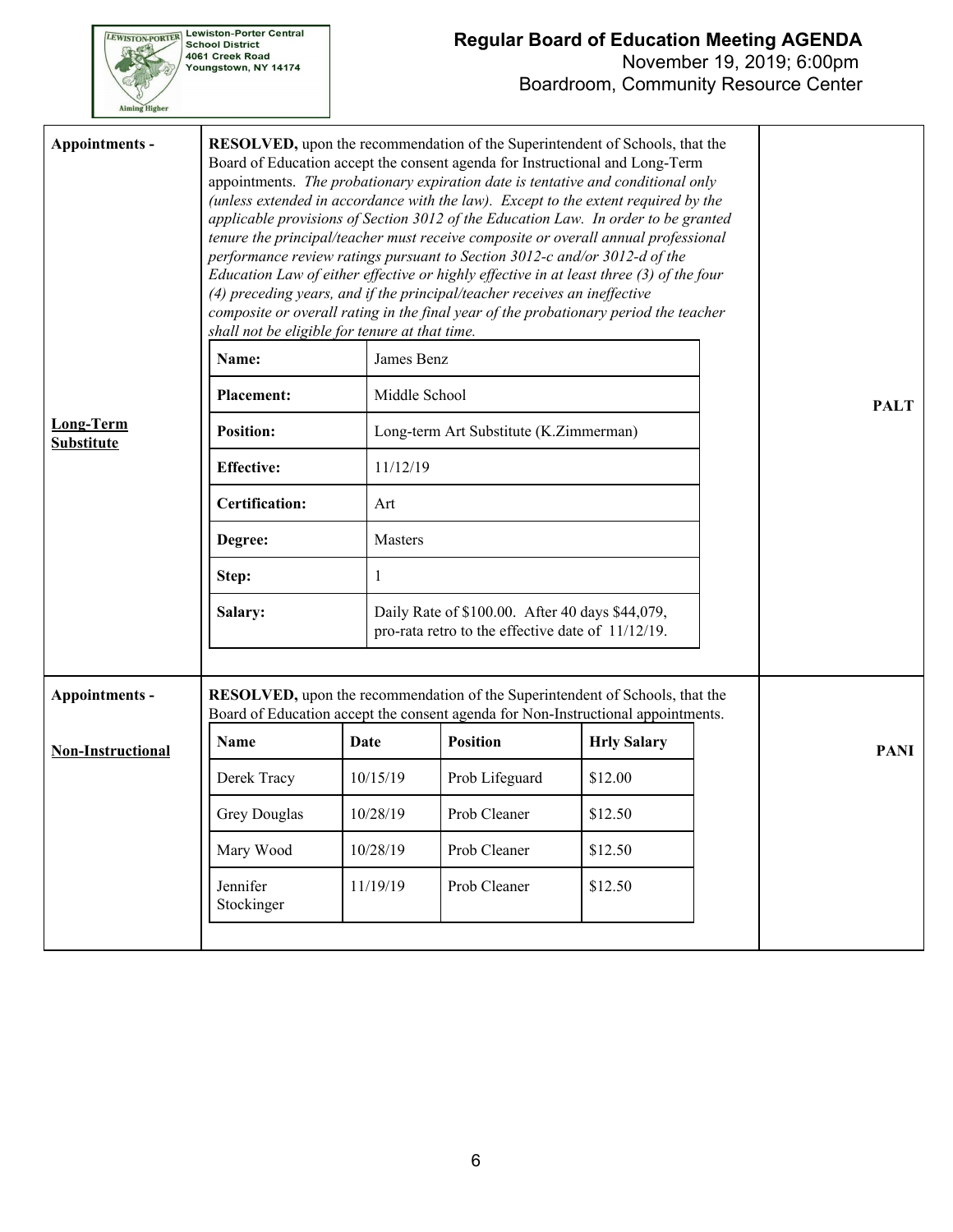**EWISTON-PORTER Lewiston-Porter Central**<br>School District<br>4061 Creek Road<br>Youngstown, NY 14174 Aiming Higher

## **Regular Board of Education Meeting AGENDA**

| Appointments -                                 | <b>RESOLVED</b> , upon the recommendation of the Superintendent of Schools, that the<br>Board of Education accept the consent agenda for substitute appointments, without<br>benefits, except as required by law, to be utilized on an as needed basis at the<br>discretion of the Superintendent. Services shall be at-will and at the pleasure of the<br>Board of Education. |                   |                    |                 |                           |           |                    |            |            |  |                            |
|------------------------------------------------|--------------------------------------------------------------------------------------------------------------------------------------------------------------------------------------------------------------------------------------------------------------------------------------------------------------------------------------------------------------------------------|-------------------|--------------------|-----------------|---------------------------|-----------|--------------------|------------|------------|--|----------------------------|
| <b>Substitutes</b><br><b>Instructional</b>     | Name                                                                                                                                                                                                                                                                                                                                                                           |                   | Date               | <b>Position</b> |                           |           | <b>Daily Rate</b>  |            |            |  | <b>PASI</b>                |
|                                                | Baylee Tarnowski                                                                                                                                                                                                                                                                                                                                                               |                   | 11/12/19           |                 | Non-certified             |           | \$95.00            |            |            |  |                            |
|                                                | Name                                                                                                                                                                                                                                                                                                                                                                           |                   | Date               | <b>Position</b> |                           |           | <b>Hourly Rate</b> |            |            |  |                            |
| <b>Substitutes</b><br><b>Non-Instructional</b> | Lilian Parnofiello                                                                                                                                                                                                                                                                                                                                                             |                   | 11/12/19           |                 | Teacher Aide              |           | \$11.80            |            |            |  |                            |
| <b>Appointments -</b>                          | RESOLVED, upon the recommendation of the Superintendent of Schools, that the                                                                                                                                                                                                                                                                                                   |                   |                    |                 |                           |           |                    |            |            |  | <b>PASNI</b><br><b>PAM</b> |
| <b>Mentors</b>                                 | Board of Education accept the consent agenda for the following mentor<br>appointments.                                                                                                                                                                                                                                                                                         |                   |                    |                 |                           |           |                    |            |            |  |                            |
|                                                | <b>Mentor</b>                                                                                                                                                                                                                                                                                                                                                                  | <b>Mentee</b>     | Area/Subject       |                 | <b>Stipend</b>            |           |                    |            |            |  |                            |
|                                                | Dana Thompson                                                                                                                                                                                                                                                                                                                                                                  | Brian Hall        |                    |                 | Technology                |           | \$950              |            |            |  |                            |
|                                                | Michael Bollinger                                                                                                                                                                                                                                                                                                                                                              | Max Hyland        |                    |                 | <b>Teaching Assistant</b> |           | \$950              |            |            |  |                            |
|                                                | Eileen<br>Lapp-Hastings                                                                                                                                                                                                                                                                                                                                                        | Stefanie Bond     |                    |                 | Foreign Language          |           | \$950              |            |            |  |                            |
|                                                | Marc Cousins                                                                                                                                                                                                                                                                                                                                                                   | <b>Bing Zhang</b> |                    |                 | Foreign Language          |           | \$950              |            |            |  |                            |
| Appointments -                                 | RESOLVED, upon the recommendation of the Superintendent of Schools, that the<br>Board of Education accept the consent agenda for Coaching appointments.<br><b>Winter 2019-2020</b>                                                                                                                                                                                             |                   |                    |                 |                           |           |                    |            | <b>PAC</b> |  |                            |
| Coaching                                       | Name                                                                                                                                                                                                                                                                                                                                                                           |                   |                    | Appointment     |                           | Cat./Step | <b>Stipend</b>     |            |            |  |                            |
|                                                | *Justalene Lichtenthal                                                                                                                                                                                                                                                                                                                                                         |                   | Bowling - Co Coach |                 |                           | $III-3$   |                    | \$1,756.50 |            |  |                            |
|                                                | Alexis Wade                                                                                                                                                                                                                                                                                                                                                                    |                   | Bowling - Co Coach |                 |                           | $III-1$   |                    | \$1,277.50 |            |  |                            |
|                                                | <b>Spring 2019-2020</b>                                                                                                                                                                                                                                                                                                                                                        |                   |                    |                 |                           |           |                    |            |            |  |                            |
|                                                | Name                                                                                                                                                                                                                                                                                                                                                                           |                   | Appointment        |                 | Cat./Step                 |           | <b>Stipend</b>     |            |            |  |                            |
|                                                | Maddison Chille                                                                                                                                                                                                                                                                                                                                                                |                   | Girls' JV Lacrosse |                 | $III-1$                   |           | \$2,555            |            |            |  |                            |
|                                                | *Revised Stipend                                                                                                                                                                                                                                                                                                                                                               |                   |                    |                 |                           |           |                    |            |            |  |                            |